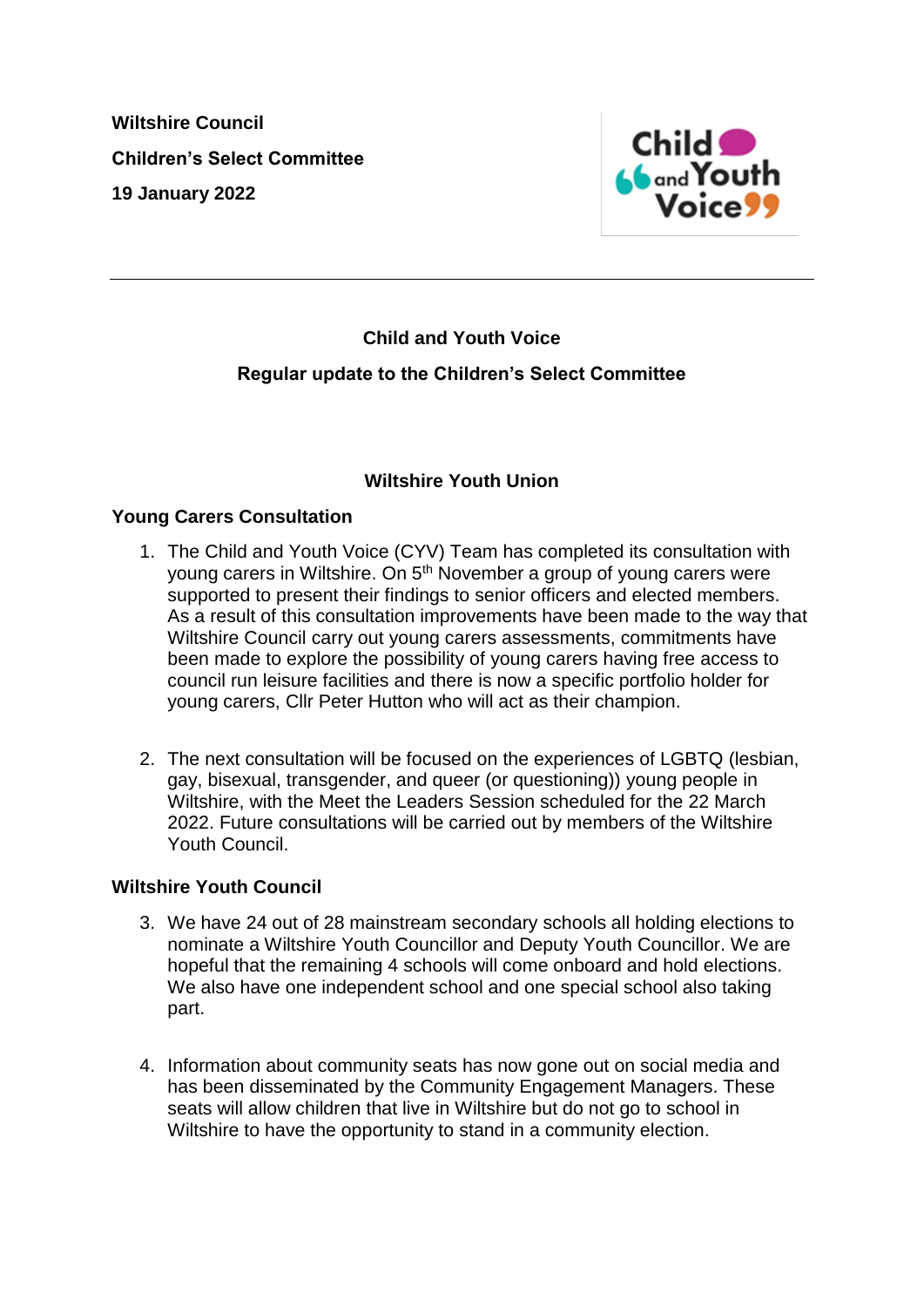- 5. We are planning a special welcome event for the new Wiltshire Youth Councillors on 5th March 2022. Here the participants will elect a shadow youth cabinet and the 3 Members of Youth Parliament for Wiltshire.
- 6. We are recruiting young person Special Advisors to support the work of the Wiltshire Youth Councillors on important issues that young people face. These Special Advisors are experts by experience and have lived experience of being part of an underrepresented group in the community. We will be recruiting Special Advisors from the LGBTQ community, young carers, military families, children in care and more.

# **Children Social Care**

# **Children in Care Council (CICC)**

- 7. We are working with Wiltshire Leisure Centres and community partners to finalise the 2022/2023 CICC activity plan and will be launching monthly fun activities starting in March 2022. Confirmed activities include climbing, a football tournament, street dance and a roller disco.
- 8. The CICC will also be supporting the up-and-coming Star Awards by performing songs from different eras and wearing clothes they have made.

#### **Mind of My Own App**

- 9. Mind of My Own is an award-winning app designed with young people for children and young people. It helps children and young people communicate their views in a way that suits them. They can create their own accounts, which can be used on any device at any time and is fully accessible in over 100 languages! Having a voice is empowering for young people and the Mind of My Own app helps them to share what's important and can help workers understand what is going on in their lives. It's also a very good way for workers to better evidence young people's views and show them that they are being listened to.
- 10.Teams are starting to embed Mind of My Own into their practices and it is being used now more for business reasons e.g. preparing young people for meetings, creating pen pictures to support with placement planning and receiving feedback/complaints. We have set out new terms of reference for the Mind of My Own Champions, whose role it is to support the wider directorate. We have recently launched Mind of My Own Monday training sessions and currently have 281 staff members trained in how to use the app.

#### **Youth Consultants**

11.We have a fantastic group of 12 Youth Consultants who are care experienced or have experience of being on a child protection plan. They are eager to be more involved and take part in various activities.